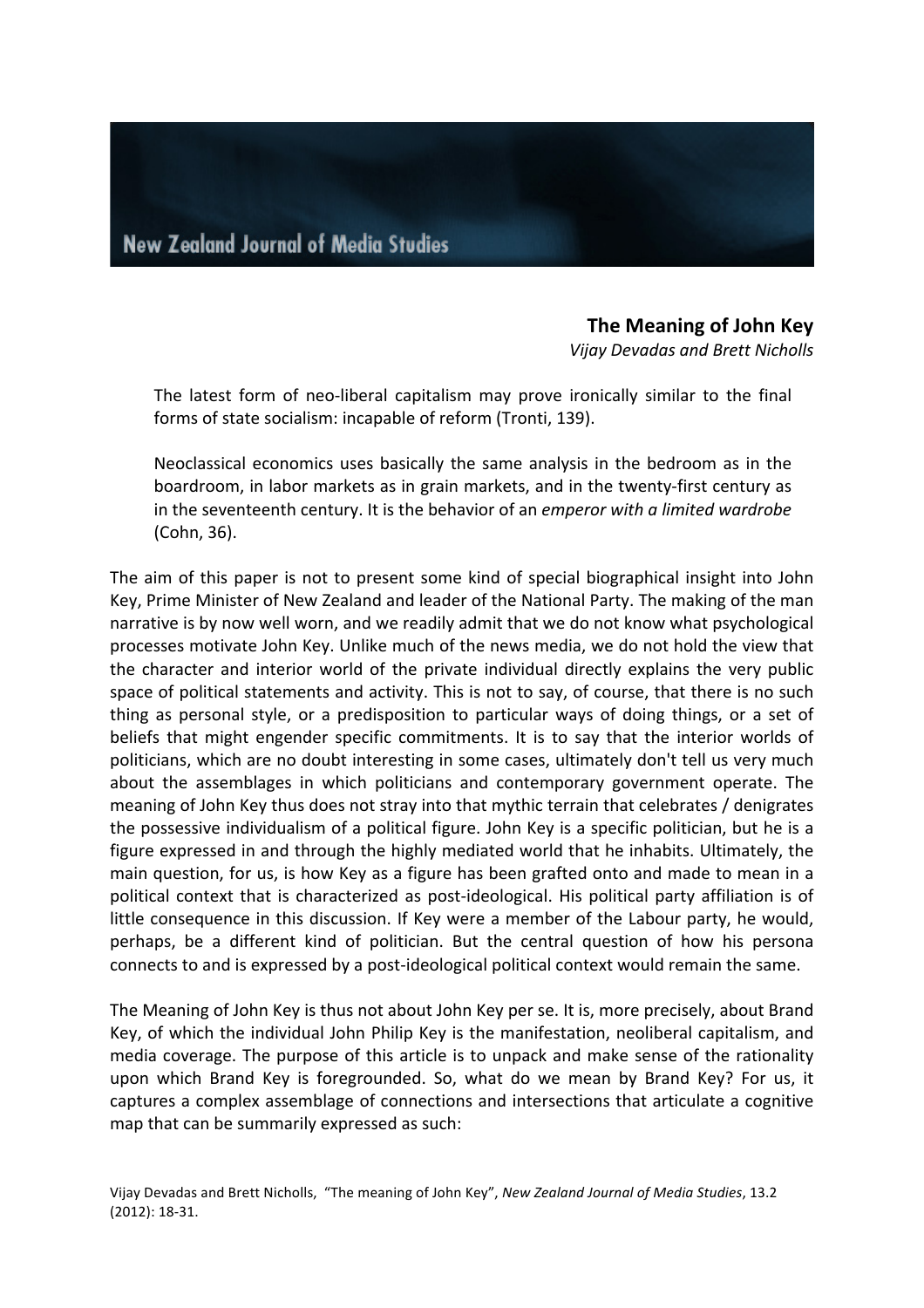- Brand Key is part of a trend that has been in place 'in the past two decades [which has seen] ... politicians ... increasingly utilize what are known as the 'branding' techniques of commercial marketers to just such an end, in the hopes of persuading the citizen / consumer to trust their 'products'  $-$  their platform and policy positions  $-$  to the exclusion of all others' (Warner, 18). Branding techniques are not isolated to goods, services, products and objects only: it has also been strongly integrated into the political domain, giving rise to what Warner calls 'the fetish of political branding' (19). In a climate of 'media saturated politics' (20), what we might call surface politics, branding functions as 'the apotheosis and central representative figure' (Hearn, 207) of contemporary society. If we agree with Warner that political branding is the same as commercial branding in that both rely upon 'the creation of such unquestioning trust in the brand that the citizen/consumer allows the brand do the 'thinking; for him or her' (20-21), then, consequently, we must also agree that it marks the intimacy or more precisely the similarities between politics (and politicians) and capitalism. And this brings us to the next point: Brand Key is not just about branding but is, more crucially, about post-Fordist capitalism.
- The alliance between politics and commercialism through the optic of branding is no coincidence. It is rather a symptom of the change or transition from Fordist to post-Fordist capitalism that ushered in a 'more diffuse and expanded systems of production ... where social interaction and communication enter as directly productive elements' (Arvidsson, 2), where 'the practices of marketing and branding become increasingly central to processes of capital accumulation' (Hearn, 204) and where 'branding and advertising ... [function] as the culturally dominant form of signification' (Hearn, 207). In that sense Brand Key, for us, epitomizes contemporary capitalism. Brand Key, in the words of David Harvey, 'proposes that human wellbeing can best be advanced by liberating individual entrepreneurial freedoms and skills within an institutional framework characterized by strong property rights, free markets and free trade' (2005, 2). This of course comes as no surprise to many for the policies, speeches and commitments of the current government clearly reinforces this. But this is not all: less we forget, post-Fordist capitalism is not simply a politico-economic theory; it is also a mode of governmentality.
- Brand Key, conceptualized in this way, therefore, is the name we give to 'the way in which the conduct of individuals or of groups might be directed' (Foucault, 2000, 341). It is a name we give to a contemporary form of power that 'structures the possible field of action of others' (ibid). More precisely, Brand Key stands for a technology of power Foucault calls biopower, a technology of power that organises the multiplicity of individuals that is the population and which brings 'life and its mechanisms into the realm of explicit calculations' (1997, 143) to quantify, measure, objectify, and classify the forces of life in ways or relations that 'maximize and extract forces' (246) most productively. Biopower seeks to set up social relations to extract maximum potential. In other words we are suggesting that Brand Key works to organise social relations in such a way that regularises the hegemony of neoliberal capitalism through the articulation of free market principles as the structuring mechanism of social life.

Brand Key, however, is not an exception: rather it is the rule, for Brand Key is just one instance of a global phenomenon that is dominating the political landscape: David Cameron,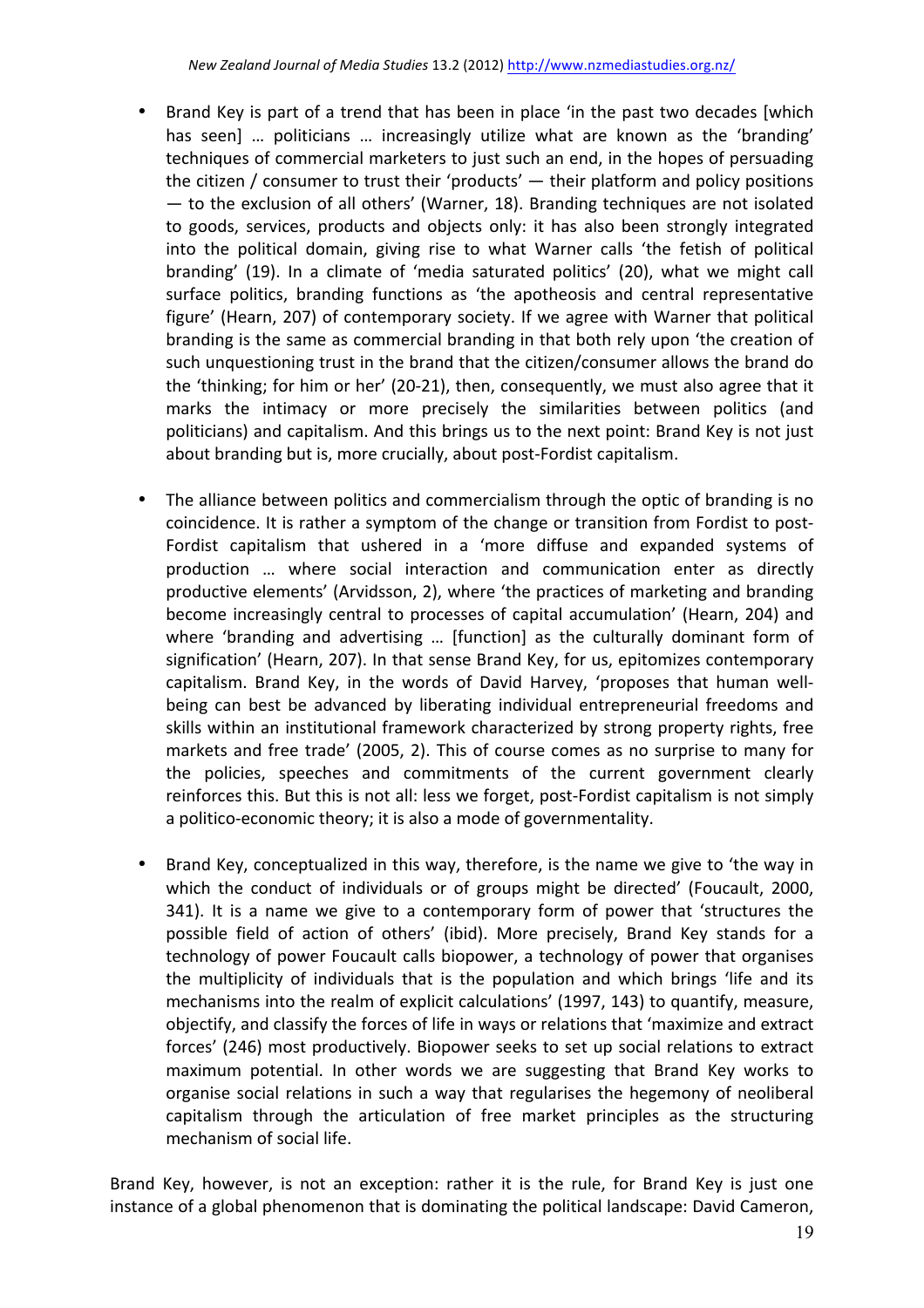Barack Obama, Manmohan Singh, Julia Gillard, amongst the many other political leaders, constitute the other parts of this phenomenon. This is why we emphasize that the subject of this article is *not* John Key; he is, rather, as Richard Seymour puts it in reference to David Cameron, the occasion for it. As Seymour writes, 'David Cameron is not so much the subject of this book as the occasion for it. Cameron is of little interest, except as a cipher, a sort of nonentity who channels the prevailing *geist'* (1).

What does it mean to think of Cameron, or indeed, in this case, Key as a cipher? According to the *OED* (2012), etymologically, cipher is 'an arithmetical symbol or character (0) of no value by itself'; it is without value in and of itself, and thus we might say that Key as cipher is a nonentity. However, the cipher also performs another function. It 'increases or decreases the value of other figures according to its position' (ibid) and hence is quite powerful for it has the potential to either increase of decrease the value of other figures when placed alongside them. Thus we might say that Key as cipher is a powerful entity for it determines, in its alliance or non-alliance with other interests, discourses, and forms of power, what the value-form of these are. It is, therefore, simultaneously an empty signifier (aka the *Hollow Man* thesis proposed by Nicky Harger), and a shifting one that connects to and builds alliances to produce a biopolitical rationality whose name is Brand Key. To push the idea of the cipher further, we should also recollect that etymologically, the cipher also refers to a coded message — 'to write in cipher or cryptogram' (*OED*) — which, in this context, we read as a strategy of articulation that seeks to maintain a secret, a message, and here the message is a powerful commitment to post-Fordist capitalism. Surely, you might say that there is nothing secret here! We all know about the capitalist commitments of the National Party. Yes, we concur; but when we think of secret here we are thinking in the terms outlined by Derrida in 'Passions: An Oblique Offering', an exposition on democracy and the obligation to respond. A secret is a secret insofar as it effectuates some form of exclusion in that some others will not be allowed participation in a particular discourse. That is to say for a secret to be a secret a politics of exclusion is necessary. Otherwise a secret no longer remains a secret. A secret, like all other forms of truth regimes, need not necessarily be privatised, kept in the property of oneself without the commitment to sharing. A secret can be shared, that is become common to all, but insofar as this secret is not testified to, acknowledged, recognised, and legitimised as part-and-parcel of the social text, it remains a secret. Thus, it is not a question of whether we know the secret or not. This is unimportant: what remains important is the refusal to expose the secret, and this is how we might conceive of Key's refusal to stray away from the code, and a recognition that this 'opensecret' works on the principle of exclusion: the secret code which Key maintains functions through the exclusion of all bodies, lives, that are not, contributing productively to the neoliberal fantasy of capital accumulation. This is precisely why we see the constant attack on recipients of social and state services. They embody the exclusion that this secret works on.

We are however getting ahead of ourselves here: to make this argument charted above, we specifically examine two media coverage, which took place in 2011, supplemented with several interviews and commentaries. The first takes place in the October 2011 issue of the *Women's Weekly* (NZ Edition), and the second is the interview with John Key on BBC's *HARDtalk*. These statements and interviews are by no means exhaustive of the masses of media material  $-$  from the press to blogs, to television, radio, lifestyle magazines, youtube and tweets, to parliament records and the National party propaganda machine  $-$  all generated in relation to John Key. However, across this array of media material there are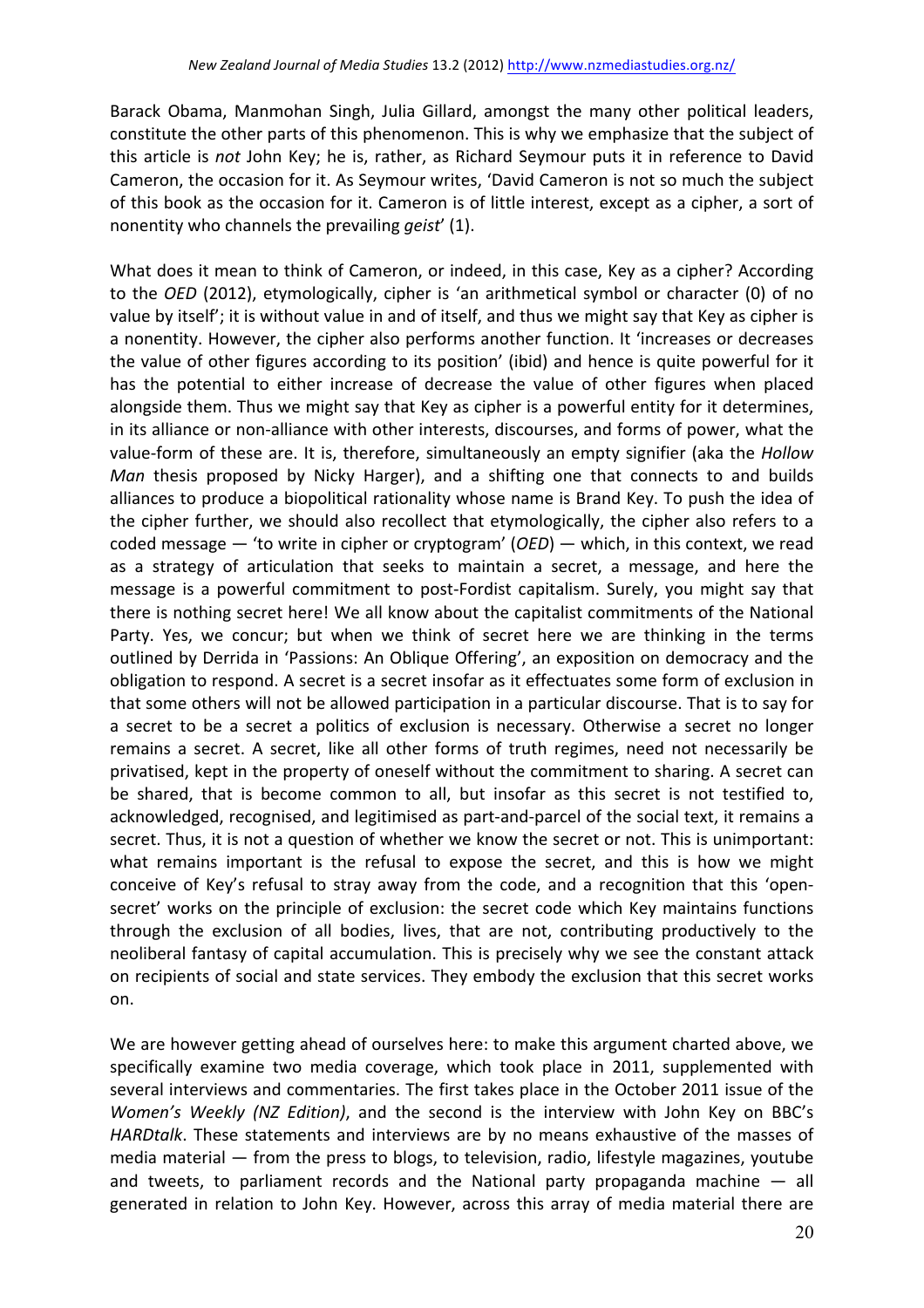specific images and statements that become points of reference for this vast discursive production that take place when the cipher operates. The aim of this article is thus not simply to chart the slogans that mark the Key brand, it is to determine the rationality of this brand and its role in the organisation of global capitalism. We argue that Brand Key is a heterogeneously composed assemblage that works to organise and regulate a specific kind of normativity.

## **Cipher 1**

In October 2011 the *Women's* Weekly ran a feature story on John Key, his wife, Bronagh, and their family life. The couple  $g(1)$  aze the cover accompanied by the tag line: 'Inside the Key Marriage: 'Bronagh's the Boss''. The full detail, spread across five pages, is titled 'Shaping the Prime Minister' with a one-page image of the couple, intimately gazing at each other, and a vertical half-page five-picture collage that shows Key, individually meeting Obama in the White House and Richie McCaw in the All Blacks changing room; with Bronagh alongside Prince William in Wellington and Julia Gillard at two separate meetings; and a picture of the couple against the backdrop of the Taj Mahal. Below the title is a twosentence blurb confirming that while John Key might be Prime Minister of New Zealand, Bronagh is 'the Prime Minister of St Stephens Ave', where the family resides. The visual collage is telling for it locates Key simultaneously as part of, and as connected to, a global circuit of power, the Empire if you wish, framing him as a serious world leader and thus geopolitically elevating New Zealand's significance upon the global stage; a true blue Kiwi who loves his rugby, enjoys his beer and is comfortable conversing with a national sporting icon in the most intimate of spaces (the changing room); as husband, family man, and loving heteronormative partner; and finally, it emphasizes that he is fluid across different spaces  $$ the White House or the All Black's changing room. These multiple animations of Key do not contradict each other. On the contrary, they affirm him as the exemplary figure of authority. His capacity to operate across different terrains, the global, national, domestic spaces, and embody different subject positions  $-$  politician, husband, and rugby bloke  $-$  seamlessly confirms his mobility and authority. These mobile subject positions effectively cancel each other out. Key's connection to financial and political elites is undone by media images of a fumbling, and grinning everyman, most memorable in 2011 for his awkward performance during the presentation of the Webb Ellis Cup to Richie McCaw at the conclusion of the Rugby World Cup. Images of Key's hand pathetically flailing about in an attempt to shake McCaw's hand as McCaw shook the hand of Chairman of the International Rugby Board, Bernard Lapasset, were circulated through youtube and other social media sites.

His mobility is further expressed in the *Woman's Weekly* narrative itself: phrases such as 'John Key comes across as Mr Kiwi Everybloke' interspersed with acknowledgement of his '\$50 million fortune working in foreign exchange' and recognition that 'John ... and ... Bronagh are the products of working class Christchurch families ... so their roots are firmly planted in a blue-collar landscape' confirm his mobility across class, social status and position. He is simultaneously an everyday bloke and an elite financier, simultaneously of the bourgeoisie and of the working class, and simultaneously Prime Minister of New Zealand and not so: after all, as he himself points out, 'Bronagh ... [is] 'The Prime Minister of St Stephen Ave'. This ability to move, shift across different registers, subject positions and discursive regimes captured so eloquently by the narrative and supplemented by the visual collage is significant for it tells us that he is being sold as these many (and various) things to the public. How might we make sense of this multiple commodifications of Key? How might we grasp the way the cipher works here?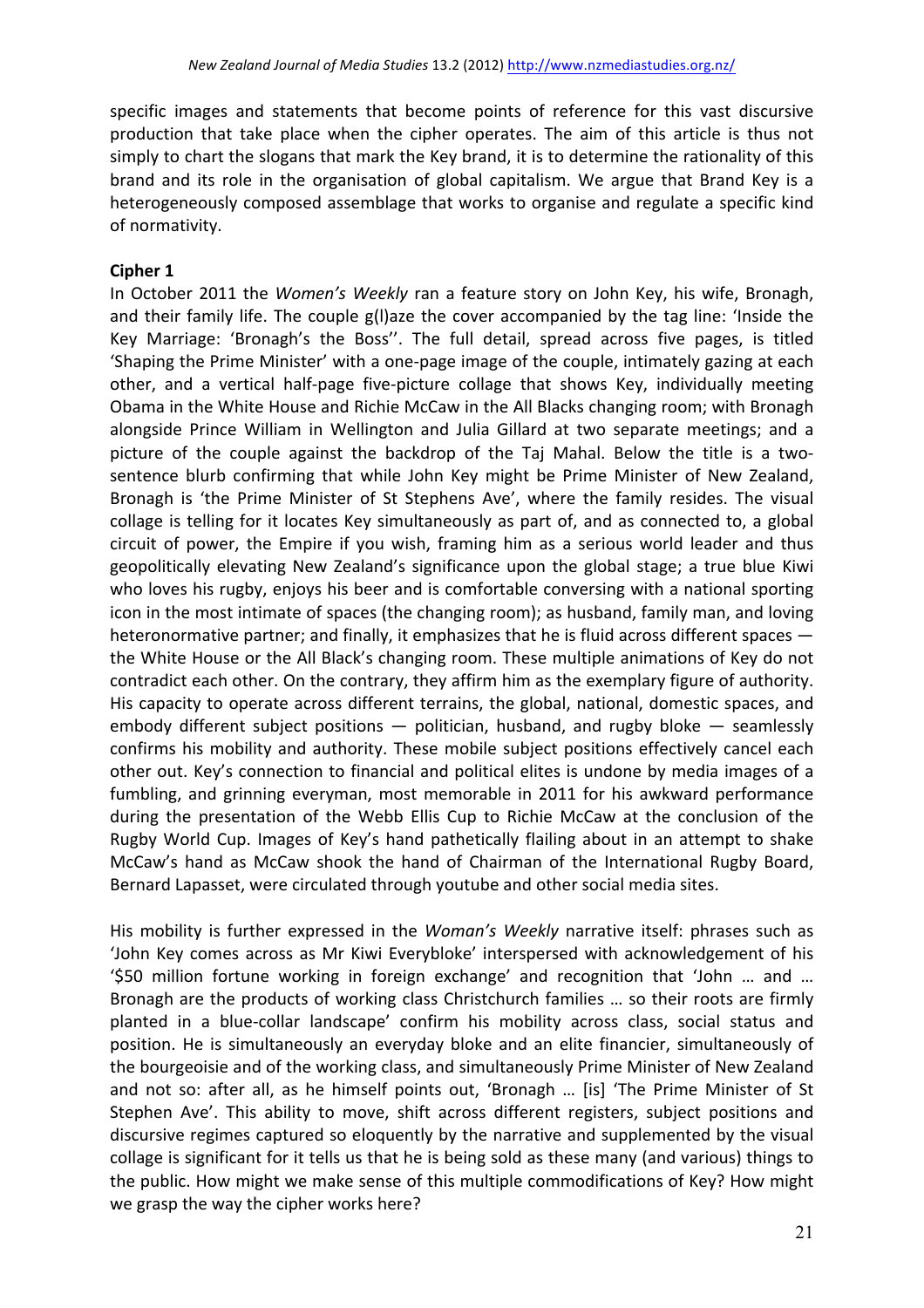We argue that the *Women's* Weekly's construction of John Key through the trope of mobility is central to the meaning of Brand Key. To be blunt, mobility as expressed here, confirms him as the right(ful) postmodern mobile figure of authority for New Zealand in the contemporary global scene. The politics of mobility has been taken up in various fields: in postcolonial studies, anthropology, and sociology (to name a few), the concept of mobility has been embraced as a productive intervention into static categories of race, culture, ethnicity and practices of what Roland Barthes' (2012: 215-274) calls exnominations. Here mobility is seized as breaking various borders (imagined and real), challenging categorizations and codifications, and producing fragmented and deterritorialized subjects. This view, of course, has been challenged, by len Ang (1994) and Janet Wolff (1992), amongst others, who suggest that the emphasis on mobility serves to 'decontextualize and flatten out difference' (Ang, 4) and that the 'suggestion of free and equal mobility is a deception, since we all don't have the same access to the road' (Wolff, 253). In that regard they caution against a wholesale, celebratory embracing of mobility and underscore the unevenness of mobility. Mobility is graduated. We wish to add to this chorus of caution and suggest that the idea of mobility as the mark of the contemporary postmodern subject is connected to dominant power, neoliberalism, and contemporary politics.

One of the key coordinates, or foundational anchors of the neoliberal project is its commitment to mobility: David Harvey in *A Brief History of Neoliberalism* writes, one of the foundational premises of neoliberalism is 'the free mobility of capital between sectors, regions, and countries' (64). Aihwa Ong in 'Neoliberalism as a mobile technology' similarly underscores mobility as a key coordinate of neoliberalism, or more precisely 'the very conditions associated with the neoliberal  $-$  extreme dynamism, mobility of practices, responsiveness to contingencies and strategic entanglements with politics' (3). Mobility, in this regard, is foundational to neoliberalism: the capacity to move, shift, adapt, transform, is central to the triumph of neoliberalism. John Key, as we already know through his biography, is a mobile subject of neoliberalism: he epitomizes a rag to riches story, a working class lad who made it big in the financial world and who now, armed with economic knowledge, is fit to govern the nation. This narrative is constantly evoked by the mainstream media in its framing of the Key story, making him exemplary of neoliberal triumphalism.

But mobility, as expressed in the visual and narrative collage, is not just about economics and neoliberalism. It is, more significantly, a tool for the biopolitical management of the population through Brand Key. To put it differently, we argue that the mobility expressed as foundational to Brand Key functions as a form of power that regularizes a particular way of social life, and sets up social relations in such a way that validate Key's authority. The image of Key 'enjoying a beer in the changing room with All Blacks captain Richie McCaw', for example, connects him to one of the discursive blocks of nation-building in New Zealand: rugby, which as various scholars have pointed out, is not just a sport as it is intimately connected to the articulations of masculinity, national identity, everydayness, and mateship. The image of Key with Bronagh provides 'the classic tourist photo while visiting India recently', conjuring his other role as a partner in a heteronormative relation who, like most of us, enjoys the occasional break from the routine rhythm of life, and like most of us do pose in front of tourist sites (like the Taj Mahal) to remember our visits. In that sense he is quite ordinary, one of us. The slight of hand of course is that in this photo the bustling crowd that one expects at such a site is missing: the empty backdrop for a shot like this is not quite ordinary as most of us would not have had the privilege or opportunity to make sure that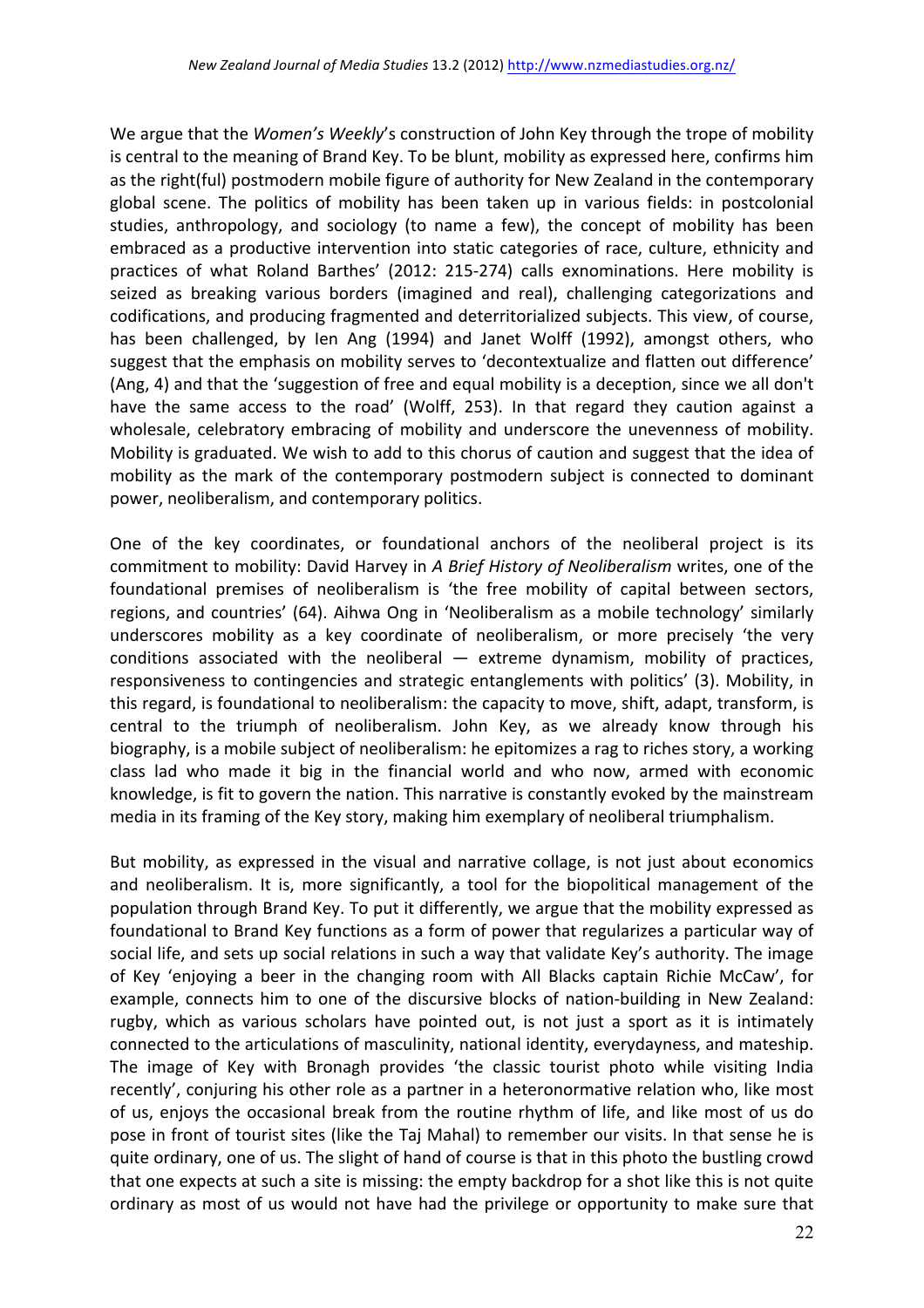the crowd 'disappeared'; only a head of state with all kinds of security measures put in place could pose for and get such an 'empty' shot. His ordinariness is further entrenched by the narrative, specifically those instances when it is made clear to us that in the domestic realm, Bronagh holds the reins of power even though he is Prime Minister of the country. Discussions of how she has encouraged him take up an exercise regime and that they engage in 'amiable spouse-baiting' confirms that things in the Key household are, for the most part, just the same as in any other household in New Zealand. After all, Key goes out to the 'video shop' and has a 'low-key life', like most of us, and quite unlike Obama, who as Key informs us shared this with him  $-$  'President Obama said he can't go anywhere'. This is why Key emphasises, 'We're lucky in New Zealand'. The simultaneous coupling and decoupling to Obama reminds us that Key is a global leader  $-$  he has been the guest of the White House — and at the same time that he is a different kind of global leader: an ordinary bloke in a very lucky country, whom you and I can get to know  $-$  whether this is through a chance encounter at the video-store or through submission of questions to *Women's Weekly* which would be addressed by John Key. This forms the rest of the coverage as Key responds to 18 questions sent in by readers ranging from those concerned with his overseas travels to specific policies to much more private ones relating to his relationship with his wife and family and his retirement plans. While it is safe to assume that more than 18 questions were received, it is interesting to note that the range of the questions selected brought across Key as a mobile postmodern subject in that they shore up various countenances: politician, father, husband, New Zealander, bloke, mate, humanitarian, and so on. These countenances work powerfully, for they collectively disavow that Key is a financial speculator turned Prime Minister who made his money by leaving the country, and therefore without sufficient credentials as Stephen Sakur in *HARDtalk* puts it, and rather represents him as a humanist capitalist. These countenances, collectively, thus articulate the tenor of the neoliberal Third Way, most eloquently captured in the current, globally circulating slogan 'Keep Calm and Carry On'. Indeed, this image of Key reassures us: Keep Calm and Carry On New Zealanders for we live in a lucky country, where security threats are almost non-existent (the trip to the video-store is a reminder), where our Prime Minister has solid global connections with likeminded figures of authority (just in case we needed them), is very invested in our country and culture, and perhaps, most importantly, is just like one of us. All things given, this image is produced at a time when social, political, economic upheavals and crisis are taking place, and many are not keeping calm and carrying on. Globally and, more specifically, nationally jobs are being lost regularly and the exodus of the laboring sector to Australia is at an all time high. The *Women's Weekly* spread serves to consolidate the legitimacy of Brand Key: in short Brand Key functions as the antidote to the climate of crisis. In other words, amidst the crisis and uncertainties that mark the social present, the production of John Key in this magazine, we suggest, works to assure us that we have a stable man who can ride the crisis. This image production, qua Žižek, serves "to minimize the human costs of the global capitalist machinery, whose functioning is left undisturbed" (62-3) for after all neither the images nor the narrative of this text actually confronts the violence of the conservative government. On the contrary, and rather quite perversely, this branding simply forecloses any kind of criticisms of the very agent of the crisis: a conservative government that has embraced the Third Way as a politico-ideological standard while seeking to humanize capitalism. John Key, or more precisely the meaning of John Key in this rendition functions powerfully to entrench such a dominant meaning.

Here we have sought to demonstrate how Key functions as a cipher: as both a non-entity and a powerful force that is highly mobile, flexible, who encapsulates the neoliberal logic par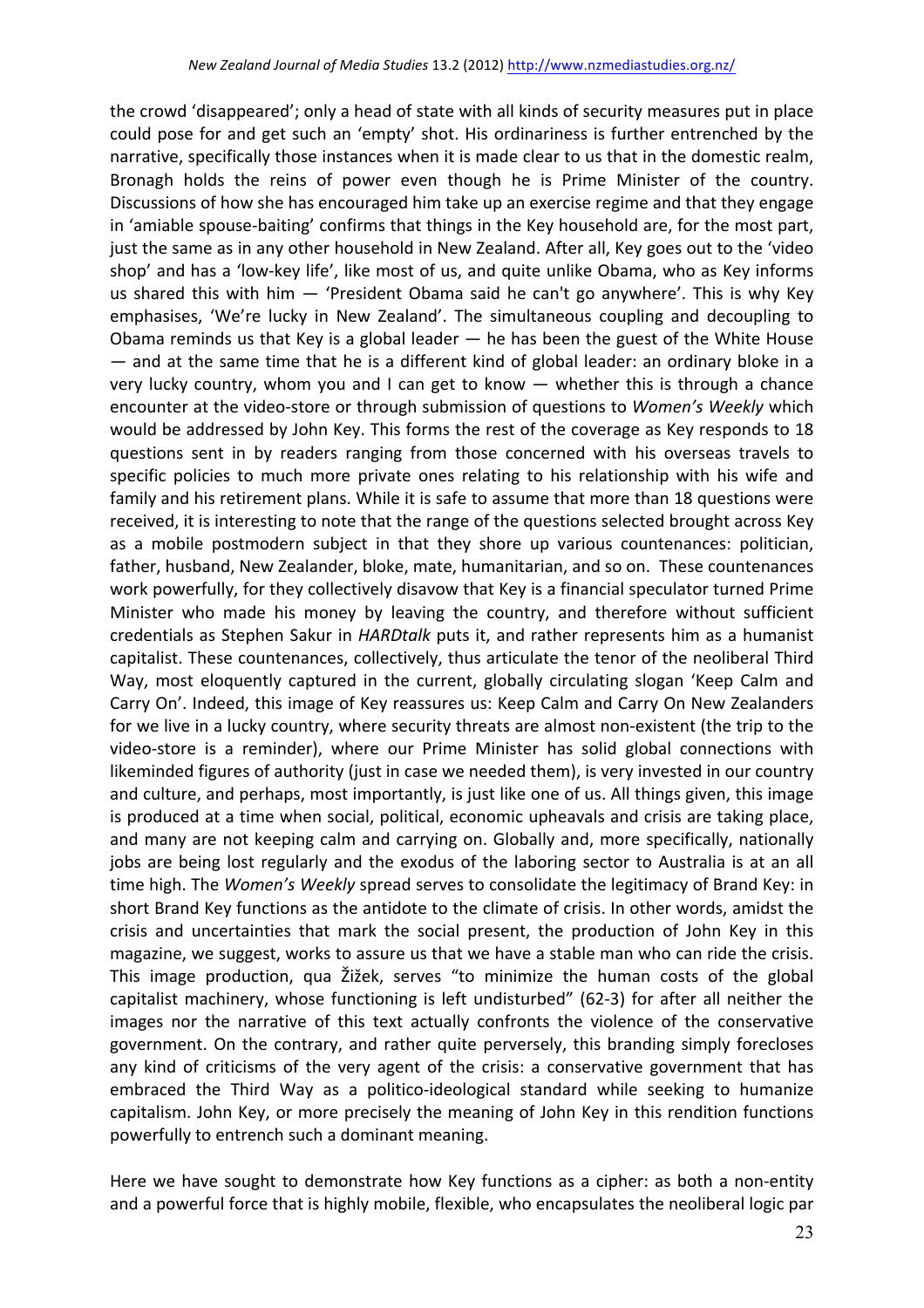excellence. He is an epitome of neoliberalism, which as Ong points out, is 'a migratory technology of governing that intersects with situated sets of elements and circumstances' (5). The *Women's Weekly* feature reinforces this technology. This is the man who seamlessly was able to move from being a financial speculator to being a Prime Minister, a point not lost to Stephen Sakur in the HARDtalk interview we discuss next.

## **Cipher 2**

The interview with John Key for *HARDtalk* screened on 9 May 2011 on *BBC*, begins with Sarkur going through his normal introductory pitch before framing his interview in terms of the question of resilience: the resilience of New Zealand in the face of financial, ecological, environmental, and natural crisis that marked  $2011 -$  the earthquake, the Pike River mining tragedy, rising unemployment, and environmental degradation. And the resilience of the Prime Minister's government in its first term, described by Sarkur as a 'baptism of fire'. Much has been written about Key's under-performance in the media circuit, and most of it is critical of the way he projected himself. We wish to select two moments in the interview: Key's response to Sarkur's suggestion that he is 'the most inexperienced Prime Minister in the last 100 years of New Zealand's history' and his response to the nation's poor environmental report. We are not interested in evaluating his performance in terms of whether it was adequate or not, whether he "handled this *HardTalk* interview well and seemed relaxed and confident", as media trainer Judy Callingham judged, or put in an "embarrassing performance" that saw him "crucified", as Martyn Bradbury concluded' (Manhire, 2011). Rather, we are interested in using the *HARDtalk* responses to underscore the workings of the cipher as code: Key's responses confirm for us the power, force and immutability of the code and the need to keep it intact.

In response to Sackur's claim about his political inexperience, Key responds that this is an open question for it depends on what one thinks are the necessary skills to be a 'good Prime Minister' and then claims that that in 'modern politics' we see the emergence of young leaders such as, including himself, Obama and Cameron. While locating himself alongside other global leaders, thus explicitly legitimizing his credentials by way of association, Key also reminds Sackur of his experiences working in the international markets in Singapore, UK and Australia: 'that banking experience where you have very much the economy at the front and centre stage of the issues New Zealand faces'. He then closes with this: 'The mixture of skills I have is the right one'. The *mixture* of skills is questionable but that is not important here: rather what is significant is the way he tailors his response to close down the question altogether and thus disavow his lack of political experience. After all, the only thing that matters, Sackur, is the economy! The sole emphasis on the economy not only maintains his credentials but, more crucially, confirms that the government's response to the various crises is built exclusively upon a capitalist rationality, as the rest of the interview confirms.

However, there is a nagging problem at work here, a problem forcefully articulated by Marx. Expanding on a passage from Goethe's *Faust*, and parodying a capitalist logic that retains much resonance in the context of the present discussion, Marx writes:

The extent of the power of money is the extent of my power. Money's properties are my properties and essential powers – the properties and powers of its possessor. Thus, what I *am* and *am capable* of is by no means determined by my individuality. I *am* ugly, but I can buy for myself the *most beautiful* of women. Therefore I am not *ugly*, for the effect of *ugliness* – its deterrent power – is nullified by money. I, as an individual, am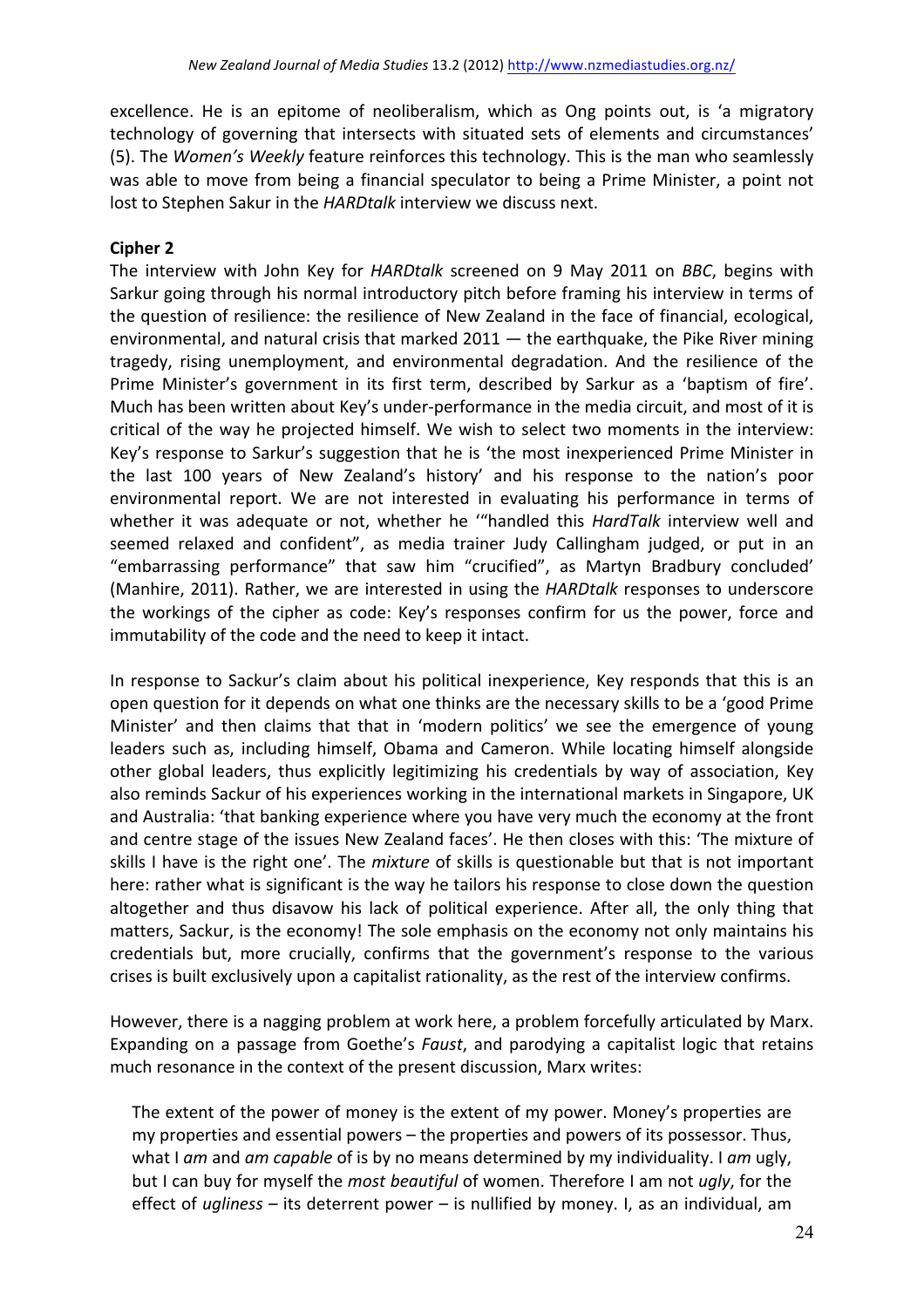*lame*, but money furnishes me with twenty-four feet. Therefore I am not lame. I am bad, dishonest, unscrupulous, stupid; but money is honoured, and hence its possessor. Money is the supreme good, therefore its possessor is good. Money, besides, saves me the trouble of being dishonest: I am therefore presumed honest. I am *stupid*, but money is the *real mind* of all things and how then should its possessor be stupid? (167, emphasis in original).

Key literally personifies the acidic point made by Marx here. He explains that it is precisely his experience in the investment banking industry, his work with investment capital that provides him with the necessary attributes for political leadership and for dealing with the various crises. In this section of the *Manuscripts*, Marx is suggesting that subjects come into being, emerge, in, and through the *relation* between subject and object. It is mediated and the crucial question, for Marx, is what mediates this relation. And in this instance, money is such a mediator. The problem is that money, Marx writes, 'is the *pimp* between man's need and the object, between his life and his means of life. But *that which* mediates *my* life for me, also *mediates* the existence of other people for me' (165-166). In that regard, the power of money lies precisely in its power to pervert the possibility of an ethical existence and underscore a social system that remains unable to transcend relations involving money. This is precisely how we must understand Key's response because for him, his expertise in dealing with money (the transcendental signifier that replaced God), provides him with the legitimacy to not only govern as Prime Minister, but more importantly, provides him with the necessary skills to deal with the various crises (financial to ecological). And this comes through clearly in the interview with Sackur because every decision that the government has made, which is defended by Key in the interview, is driven by the logic of money: in short, money or the market logic remains the singular mediator in responding to the crises. The power of money, qua Marx, is transformative: it makes a financial speculator a Prime Minister; it mediates social relations so that the market logic remains the only measure or barometer; and it reduces the complexity of the social world and relations such that other explanations, positions, are vacuumed out. This is precisely why time and time again, the response from the Prime Minister of New Zealand to the Christchurch earthquake, Pike River, and the environment is couched in terms of the larger financescape. So when Sarkur points out that the residents of Christchurch would like to leave the city (given the uncertainty of aftershocks and the possibility of other catastrophic shakes) and that an exodus from the second largest city would be unimaginable, the Prime Minister responds by discussing GDP, the Budget process, a zero-budget, and so on to 'pay for the earthquake'. He does not discuss the emotional, personal, collective upheaval such events produce, or reassure the people that there is a plan for them to deal with the trauma of displacement. This non-response, or more precisely, the only response articulated is a direct manifestation of Marx's point: the only way that Brand Key responds is mediated by money. This is the cipher as code being maintained.

It is important to note that Key's authority relates specifically to economic matters. On the subject of cultural issues he has had very little to say. In fact, it would not be a stretch to suggest Key's worldview revolves solely around the financial market and he has little or no engagement with cultural politics. When faced with questions that require a knowledge of cultural and social institutions, and a thoughtful response to the facts at hand, Key tends to resort to clichés and the techniques of party media managers for handling the difficult question. When challenged, for instance, by Sackur on the issue of New Zealand's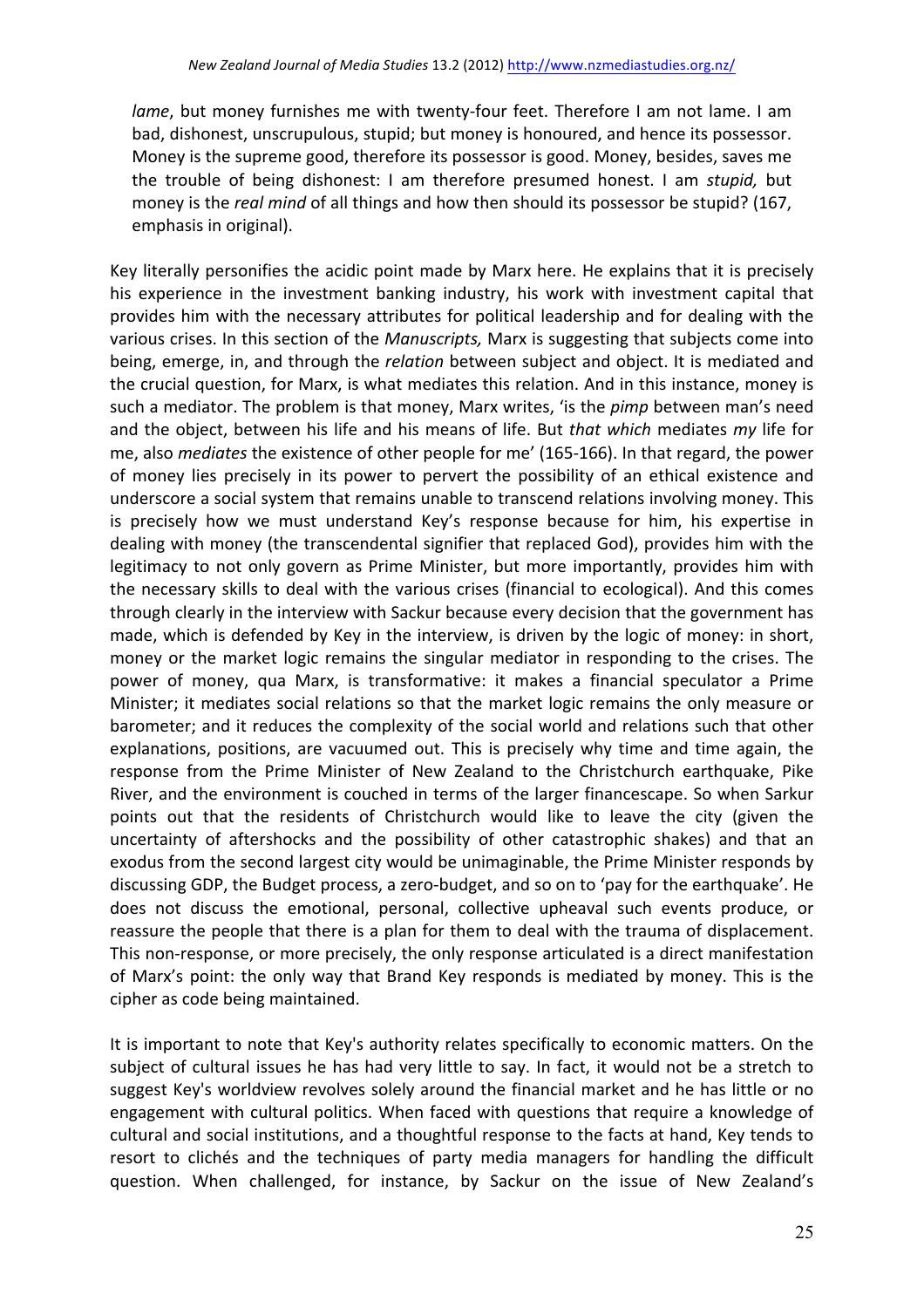advertising slogan "100% pure New Zealand", Key resorted to the postmodern strategy that characterizes conservative defenses of political power. Here is the exchange:

- Sackur:  $[\dots]$  one of the county's unique selling points  $\dots$  that is your advertising slogan I think was all about this: about 'the 100% pure New Zealand'; the idea that you're a greener nation than any other in the developed world. That already isn't true as your population does slowly rise, and it's going to get worse. Dr Mike Joy of Massey University, a leading environmental scientist in your country, said just the other day [...], we are delusional about how clean and green we are.
- Key: Well that might be Mike Joy's view, but I don't share that view.
- Sackur: But he is very well qualified isn't he. He has looked, for example, at the number of species threatened with extinction in New Zealand. He's looked at the fact that half your lakes, ninety percent of your lowland rivers are now classed as polluted.
- Key: Well look. I'd hate to get into a flaming row with one of our academics, but he's offering his view. I think any person who goes down to New Zealand ...
- Sackur: But he's a scientist ... it's not just an opinion that's plucked out of the air.
- Key: And like lawyers I can provide you another one but I'll give you a counter view. If anybody goes down to New Zealand and looks at our environmental credentials, and looks at New Zealand, then for the most part I think, in comparison with the rest of the world, we are a hundred percent pure. In other words our air quality is very high, our water quality ...
- Sackur: A hundred percent is a hundred percent, and clearly you're not a hundred percent. I mean, you know ... whether you agree with Mike Joy's figures or not you've clearly got problems of river pollution, you've clearly got problems with species which are declining, threatened with extinction. And he says the problem is with central government, he's not just blaming you, but over decades central government in New Zealand has been complacent about this. So what are you going to do about it?
- Key: Yes, so I don't actually totally agree with that proposition. For a start off, yes of course the population is getting larger and that creates some form of pollution. And yes, we have a large agricultural base and so as we become ... intensifying our dairying operations it's had some impact on our river quality. Now what the government has been doing is demanding much higher environmental standards. So actually for the most part, you jump in any New Zealand river or stream, you go and breathe the air, and you walk up a mountain, I'd argue with you that if you don't believe it's clean and green that you need to show me a country that's cleaner and greener.

When Sarkur mentions a fact substantiated by a leading scientist's findings, Key responds by dismissing it (even though he is not a scientist), claiming that Mike Joy's assertions are just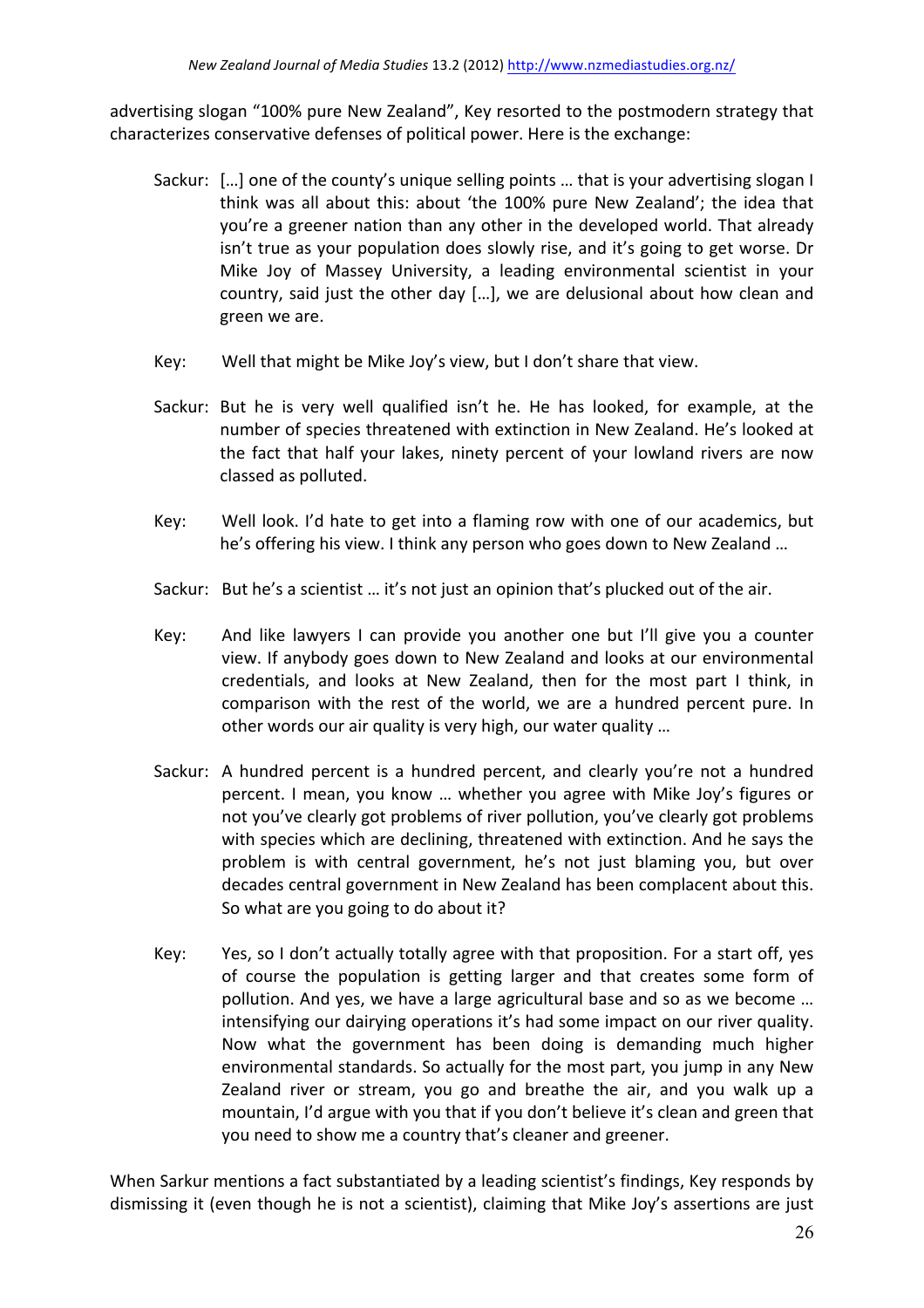his views, that he can provide a counter view (possibly from a scientists) that challenges Joy's claims. This is a common strategy employed by Key when he is confronted by data or factual evidence that runs counter to government policy. We call this the postmodern 'I don't share that view' strategy. Through this strategy Key is able to inoculate himself against criticism and maintain power. On the one hand, the 'I don't share that view' claim is a refusal to challenge the facts squarely, and suggests, magnanimously, that each is entitled to their view. On the other hand, and more disturbing, this strategy protects power, simply because not all views enjoy the same political efficacy. Key's postmodern largess is actually an expression of power. The 'I don't share that view' strategy, when considered with an emphasis upon I, is an attempt to hide the dogmatism that lurks beneath. Key doesn't waiver when Sakur presses him on this point, and he ends up resorting to an affective framing – contact with the river, the air, mountain, stream, and water (experiences which are possible only if one were here, and not in a BBC studio) – to offset the scientific rationality that underpins Sackur and Joy's positions. The affective is here used to render the scientific suspicious. This is what we hear Key say.

What is also important here is what Key doesn't say. The curious thing about this exchange is that it revolves around the veracity of an advertising slogan, a "destination brand" that was first launched by Tourism New Zealand in 1999. When faced with scientific statements that challenge the brand, Key refuses to concede that there could be a disjunction between the brand image and the actual world. In accord with Baudrillard's (1996) pronouncement on the 'perfect crime', in which the real is unconsciously murdered, Key is heavily invested in the production of the hyperreal for it is the hyperreal that maintains the code, the secret. He doggedly 'stays on message' and in character as the CEO defending the brand. Key also appeared on *The Late Show* with David Letterman as entrepreneurial CEO of the nation in a "semi-comedy role delivering Letterman's "'top 10' the next list" (Scherer and Jackson, 216). His insistence in the Sackur interview upon ranking New Zealand is clearly a symptom of the competitiveness of the market logic upon which Key constructs his Minister for Tourism role, which he holds in conjunction with his role as Prime Minister. As Margret Werry observes, Key's dual role situates the production of the national brand "at the epicenter of governmental strategy" (238). Key could also be considered here as the plucky antipodean defending the international reputation of New Zealand. In the build up to the Rugby World Cup, the question of New Zealand's capacity in the eyes of the world to host large events and be a desirable tourist destination became a daily preoccupation. Key's resoluteness should thus be applauded from this perspective. Conversely, the postmodern strategy of staying on message could be understood as an example of the shortcomings of contemporary politics. The problem with applauding Key in this interview situation is that important environmental concerns take a back seat to economics, and to New Zealand as destination for the flow of global capital in the form of the tourist dollar. In this view, New Zealand *is* the brand image. The actual world of everyday social life and the ecosystem that supports it, are subordinate to the brand. Key's resoluteness can be understood as a kind of dogmatism that attempts to make the world in its own image. Curiously, there are instances when this strategy completely fails to comprehend the world.

Consider Key's glaring incapacity during a television appearance on TVNZ's *Breakfast* programme (4 October 2010). Key regularly appeared on the show in a segment with conservative social commentator, Paul Henry. Henry is a well-known and controversial media personality who has built a reputation for making 'politically incorrect' statements. He has cultivated a media persona who suffers from Obsessive Compulsive Disorder (Henry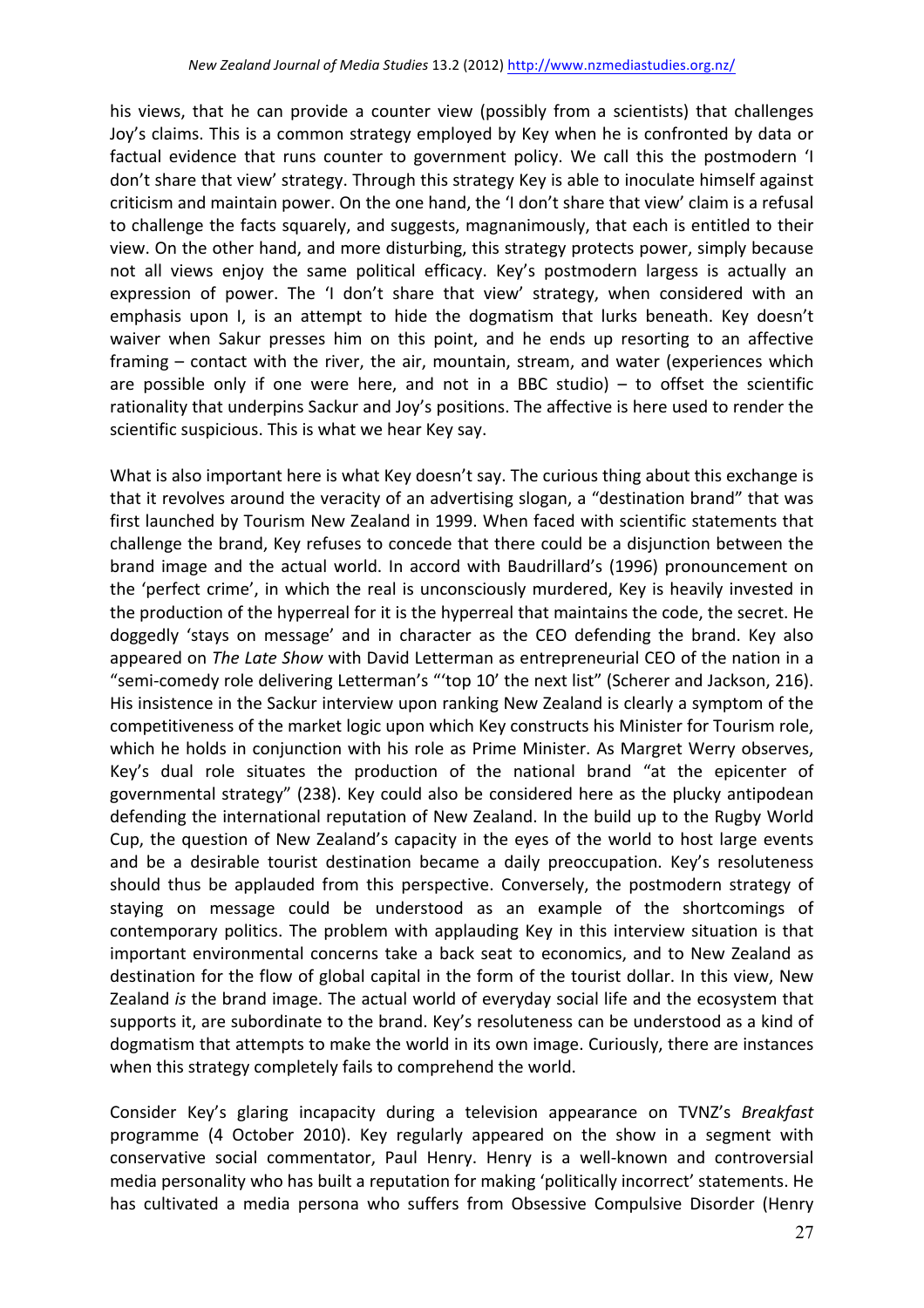2011), with the effect that he can't help but to speak what he thinks, to 'tell it like it is'. The disorder serves the double function of, on the one hand, absolving Henry from his many misdemeanors, while, on the other, it suggest Henry's statements are innocent assertions of the truth. On this occasion, Henry clearly makes a racist remark that Key doesn't seem to notice. 

- Henry: Finally, it's almost time is it for you to chose a Governor General?
- Key: Yeah it is. What happens is we have to choose because the current Governor General Sir Anand Satyanand's term finishes in the middle of next year.
- Henry: Is he even a New Zealander?
- Key: Ah, yes he's a New Zealander.
- Henry: Are you going to choose a New Zealander who looks and sounds like a New Zealander this time?
- Key: Well in fact every Governor General since Porritt has been a New Zealand born New Zealander.
- Henry: Mmm. Yeah, so are we going to go for someone who is more like a New Zealander this time though? Will you go for someone who you look at and ...
- Key: There's you ... we are open to invitations ...
- Henry: I'm going to tread very carefully here because I do want this job.
- Key: Oh OK [laughing].
- Henry: Not this time round though ... I appreciate ... because I don't want to spoil our friendship.

What this exchange reveals is a highly mediatized politician staying on script, not aware of what an impromptu, in character Henry is doing. Key is an unresponsive automaton in this situation. He is the kind of figure that served as the source of humor in Bergson's late Nineteenth Century world. This is, unfortunately, the meaning of John Key. He is ensconced in the neoliberal world of financial markets, and the characteristic refusal to modify/abandon basic doctrine even when faced with the actual world of social relations.

## **Conclusion**

In this paper we have sought to unpack the meaning of John Key in light of two key media texts and the larger discursive terrain in which Key situates himself and which he consistently seeks to (re)produce. Against the standard critique of Key that he is a kind of 'hollow man' we have demonstrated that Key as cipher is both a non-entity and a cipher for the flow of power. The meaning of John Key, in that regard, is not singular: it is a multiplicity that, like a free-floating signifier, can be made to mean and comes to mean when it connects with other utterances. While that is so, as we have also argued, Key as cipher (code) also betrays something else: a commitment to a specific singularity, the continued advancement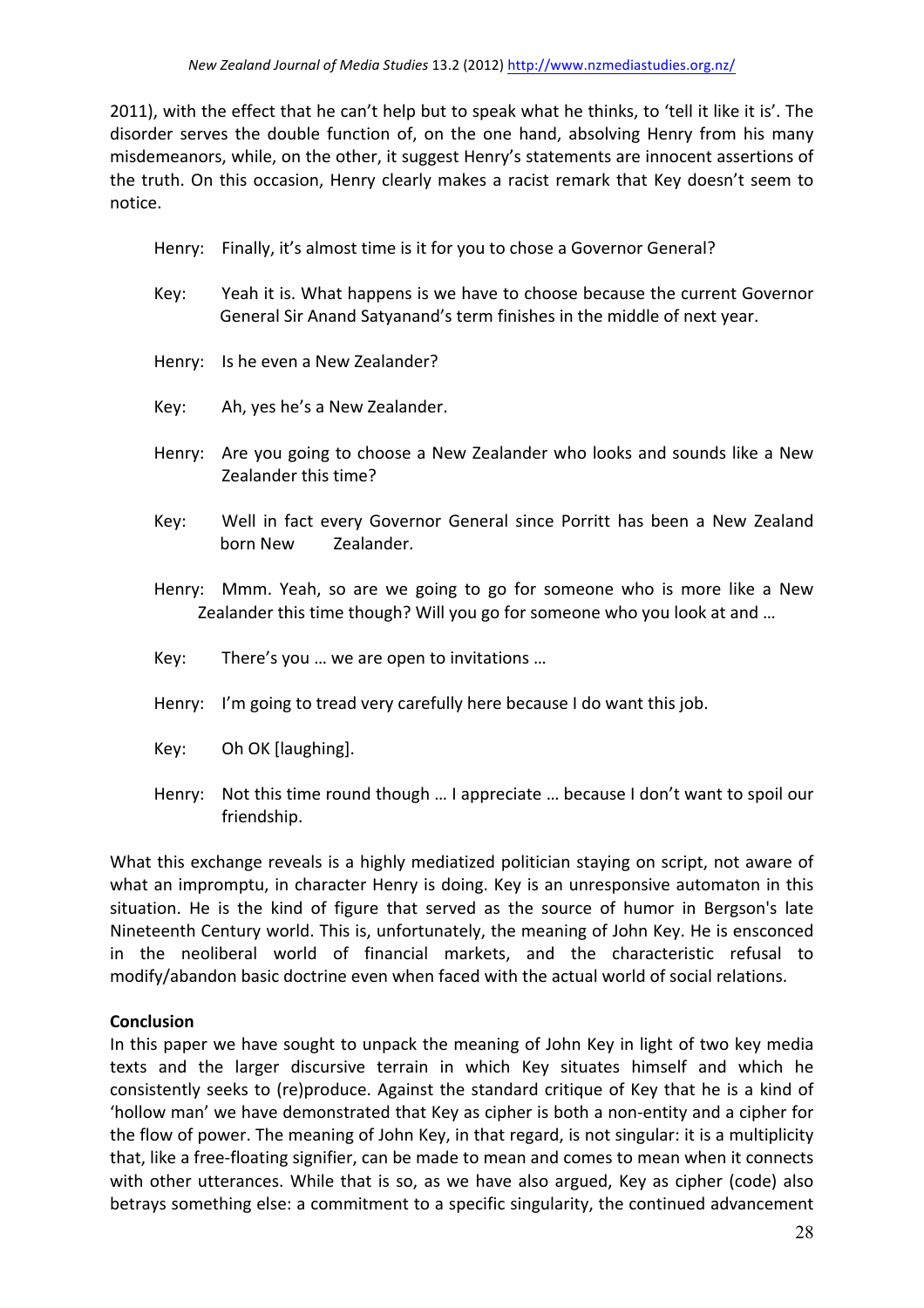of neoliberal rationality. The intertwined rags to riches narrative, rhetoric of belonging and care, attained financial expertise, and privileged speaking position all form a tightly knit image machine that structurally perpetuates neoliberal political ideas, which are, by now, well worn. It is true that it is possible to resist this image and refuse to be seduced by it. In fact, if we take the low voter participation in the last election as an indication (McBride), we could say, in fact, that many within the voting population are not taken in. To occupy such a position is, however, to occupy the margins from the hegemonic perspective of official politics. The question that the Key image really poses, is to what extent do actually existing liberal democracies open up the terrain of politics? In its very structure, we claim the Key image disavows politics, and closes down an actual politics in terms of politics as disconnected figure.

In that sense we might say that the meaning of John Key is that he 'speaks for' us rather than the more representative 'on behalf of', because despite the appearance of democracy in the form of elections, the current political situation is such that there is a huge gap between the electorate and the financial experts who analyze markets, produce credit risk ratings, and guide policy direction. The basic claim by defenders of neoclassical economic orthodoxy is that this gap is an unfortunate byproduct of the complexity of 'the market'. The centrality and complexity of 'the market' is routinely weaved into prime time television news, with market analysis segments designed as a vehicle for in text advertising and as a reminder of the crucial place of financial markets in our lives, and of the necessity of the expert (always a representative from the banking industry) briefly outlining financial trends and stock market performance. There is no room in the segment for an extended analysis of markets. The segment functions as a daily reminder that financial markets are just as integral to our lives as the weather. Political and social issues do occasionally make an appearance in this segment, but only as contextual information for charting how markets might autonomously respond. At base, the construction of an autonomous economic sphere in the news bulletin dutifully performs the antidemocratic tenants of neoclassical economics. As Barry puts it,

one of the main achievements of the dominance of neoclassical economics is public silence (and hence compliance) about economics  $-$  or to put it another way, economics is reduced to a 'technical' exercise in which only experts can participate (129).

John Key's 'speaking for' expresses the ideology of the financial market segment, as well as what has become the accepted view of governments internationally. This is the resolute claim that our future as individuals and as a nation is inseparably linked to the health of corporations and global finance. As we have argued elsewhere, this is how the democratic imperative functions: it collapses "the distinction in German between *vertretung* ... [which] assumes a complete understanding of the subject that is being spoken for, takes for granted the assumed surety of representation and positions itself as the authority of representation" (Devadas and Nicholls, 83) — speaking for — and *darstellung* — speaking with — where the agent of representation places him / herself in the very constituents of those which they represent. 

John Key is a highly visible figure in New Zealand exhaustive of the masses of media material that pre-embodies the central ideals of conservative politics, and more importantly legitimizes the policies and politics of the National government. The media treatment as we discussed, particularly in *Women's Weekly*, also foreshadows the possibility that people born into difficult social conditions can actually rise up and succeed. This is the fulfillment of the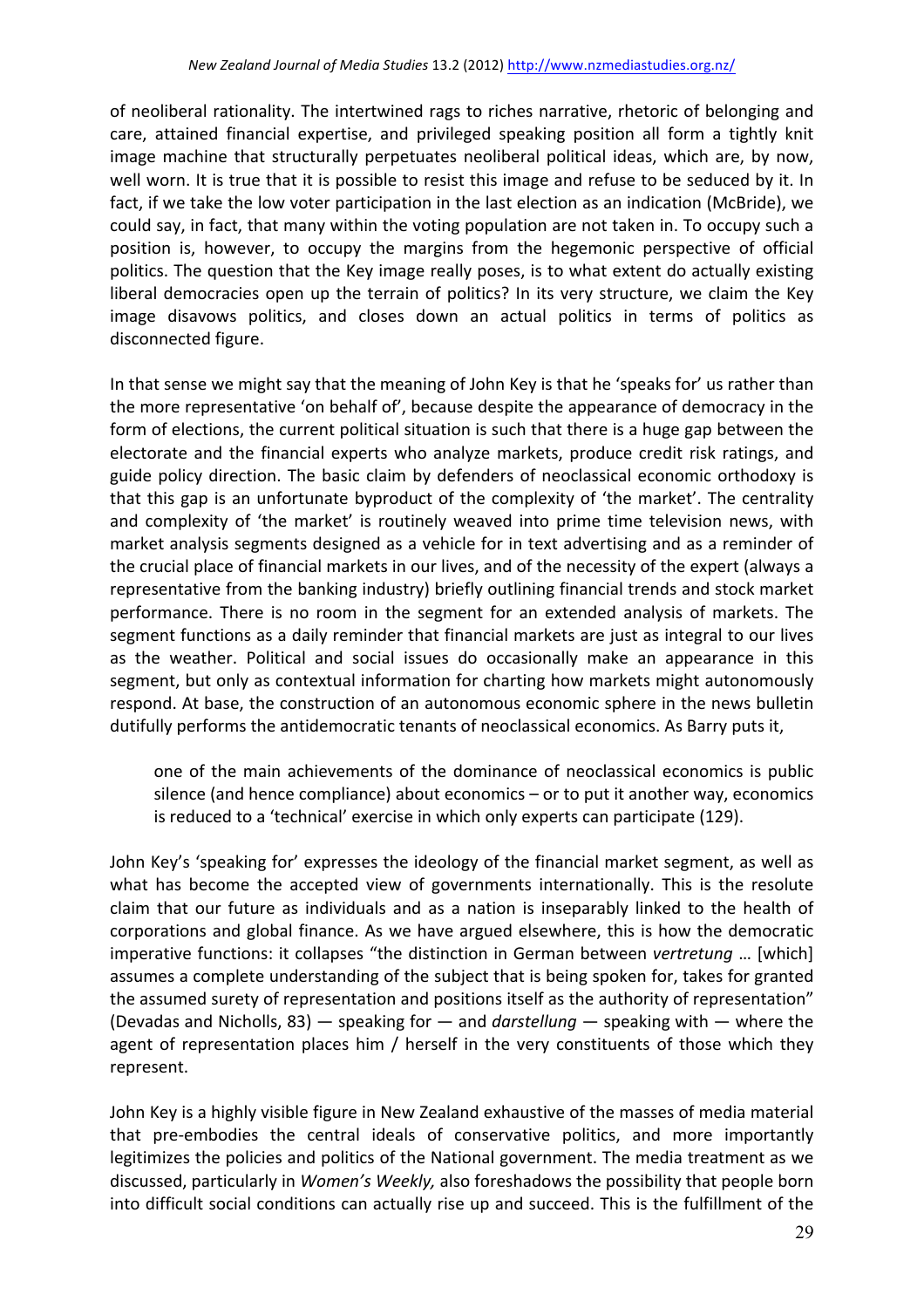neoliberal promise epitomized by Brand Key: 'and the implication of that is that the state should not be involved in the economy too much, but it should use its power to preserve private property rights and the institutions of the market and promote those on the global stage if necessary' (Harvey, 2011, 43). At the same time, his brand as success story disavows the violence of neoliberalism, the inequalities it relies upon and produces, for John Key, as brand, also signals something else. The clear conclusion one can derive is this: 'if these people [those who are unable to make it] want to get on, they can — but they are *failing to* do so. The brutal truth was that those at the bottom only had themselves to blame (Jones, 249). In that regard, Brand Key works to dismiss poverty, social inequalities and differences not as structural problems produced by neoliberalism but as conditions which people find themselves in because they have not done enough or have failed to do enough. The media is a key agent in reproducing this image. It would be remiss for us to forget that as much as Brand Key smacks of elitism, he also plays up the figure of an everyman with a humble beginnings story, who on the other is an initiate of high-end financial capital. He takes on the figure of the everyman with his trademark boyish grin and through embarrassing behaviors that serves to re-emphasize the possibility of mobility across class, economic rank, and social status. This apparent contradiction, between elite financier and everyman, however, has tended to empower Key's image rather than deflate it.

'What then is the meaning of John Key?' He means both nothing and everything, like so many shopping malls around the globe that belong everywhere and nowhere. He means the hegemony of brutal capitalism.

Vijay Devadas teaches in the Department of Media, Film, and Communication at the University of Otago. He can be contacted at vijay.devadas@otago.ac.nz.

Brett Nicholls is a senior lecturer in the Department of Media, Film, and Communication at the University of Otago. He can be contacted at brett.nicholls@otago.ac.nz.

## **Works Cited**

- Ang, Ien. "On Not Speaking Chinese: Postmodern Ethnicity and the Politics of Diaspora." New *Formations*, 24 (1994): 1-18. Print.
- Arvidsson, Adam. "Brands: A Critical Perspective", *Journal of Consumer Culture*, 5.2 (2005): 235-258.
- Barry, John. *The politics of actually existing unsustainability*. Oxford: Oxford University Press, 2012.
- Barthes, Roland. *Mythologies*, New York, Hill and Wang, 2012. Print.
- Baudrillard, Jean. The Perfect Crime. London and New York, Verso, 1996. Print.
- Cohn, Steven M. *Reintroducing macroeconomics: A critical approach*. Armonk, NY: M.E. Sharpe, 2007.
- Derrida, Jacques. On the Name. David Wood, John P. Leavey, JR., and Ian McLeod (trans). Stanford: Stanford University Press, 1995. Print.
- Devadas, Vijay, and Nicholls, Brett. "Postcolonial Interventions: Gayatri Spivak, Three Wise Men and the Native Informant", Critical Horizons, 3.1 (2002): 73-102. Print.
- Foucault, Michel. *Essential Works: Volume III: Power*. Robert Hurley et al. (trans). New York: The New Press, 2000. Print.
- Foucault, Michel. Society Must be Defended: Lectures at the Collège de France 1975-1976. New York: Picador, 1997. Print.
- Harger, Nicky. The Hollow Men. New Zealand: Craig Potton Publishing, 2006. Print.